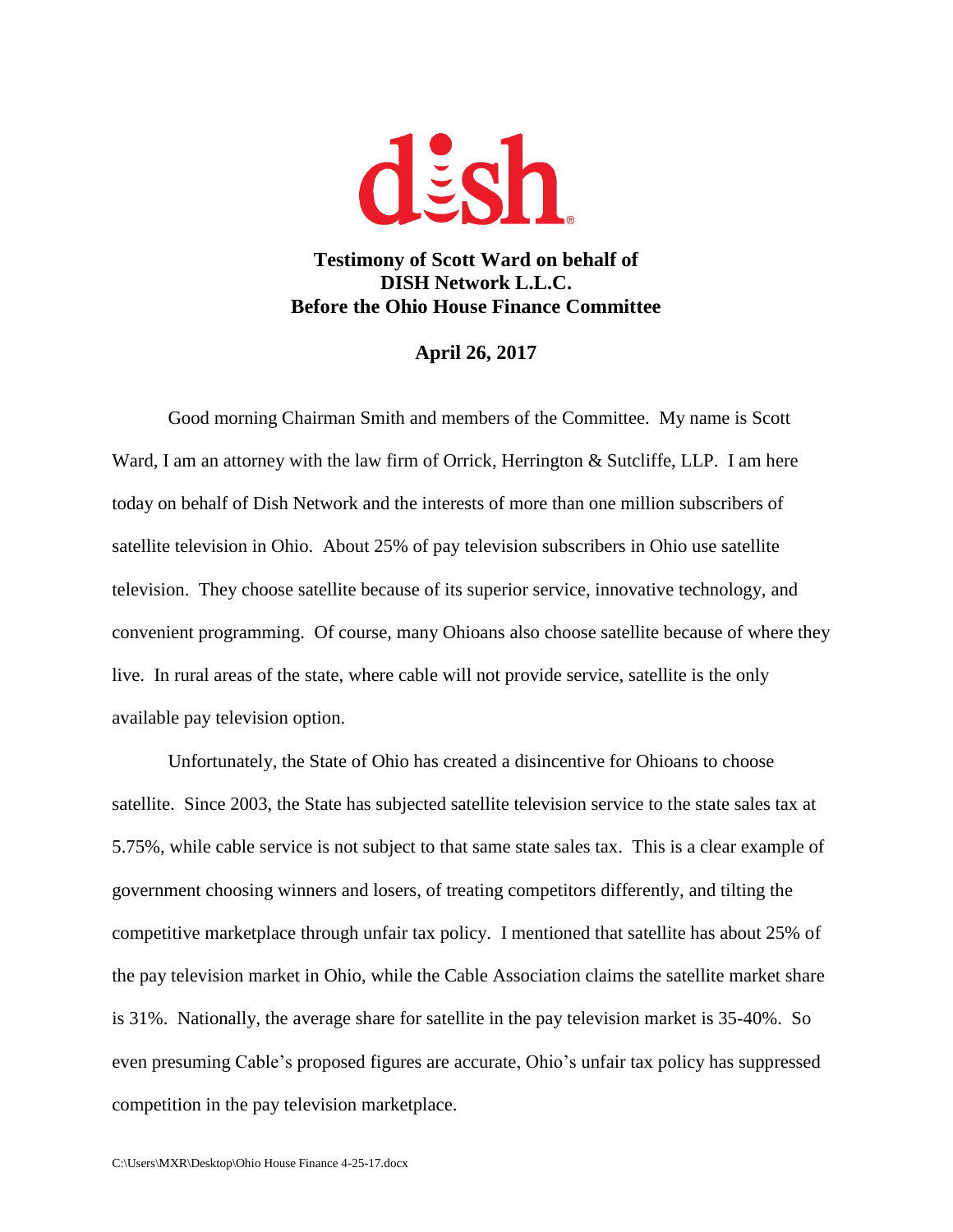The Governor's budget proposal recognized this unfairness, and for the third straight cycle proposed adding the sales tax to cable television service. To be clear, the satellite television industry supports equal tax treatment of competitors in the pay television marketplace. Currently, forty-five states tax satellite and cable the same, whether that is through no tax at all or an equal tax if they choose to do so, and in total only 8 states have passed unfair tax schemes on satellite similar to Ohio's model. This unfairness in Ohio's tax scheme exists today because a competitor asked the State to tax the customers of another competitor. It would be hypocritical of me to stand here today and request the same on our cable competitors. So we are asking to set even the playing field by removing the sales tax from Ohio's satellite customers.

Now you may hear that satellite doesn't pay other taxes that cable is required to pay. Let me explain and provide an illustration of how this is misleading.

| <b>Tax</b>                                                           | Rate                                  | <b>Cable</b>   | <b>Satellite</b> |
|----------------------------------------------------------------------|---------------------------------------|----------------|------------------|
| State Sales Tax on the<br>Provision of Television<br><b>Services</b> | 5.75%                                 | N <sub>O</sub> | YES              |
| State Sales Tax on set-top<br>boxes and other equipment              | 5.75%                                 | YES            | <b>YES</b>       |
| County Sales Tax on set-top<br>boxes and other equipment             | Up to $3\%$                           | <b>YES</b>     | YES              |
| <b>Commercial Activity Tax</b><br>(CAT)                              | $.26\%$ on<br>receipts<br>\$1 million | YES            | YES              |

As you can see satellite customers pay state sales tax, and local sales tax. Satellite companies also pay the CAT tax just like hundreds of thousands of other businesses here in Ohio. The Cable Association has further claimed that they pay and we somehow don't pay the local piggyback sales tax. This is simply false. Even looking at the Dish bill attached to Cable's testimony in the House Ways and Means Committee, one can see that an Ohioan's Dish bill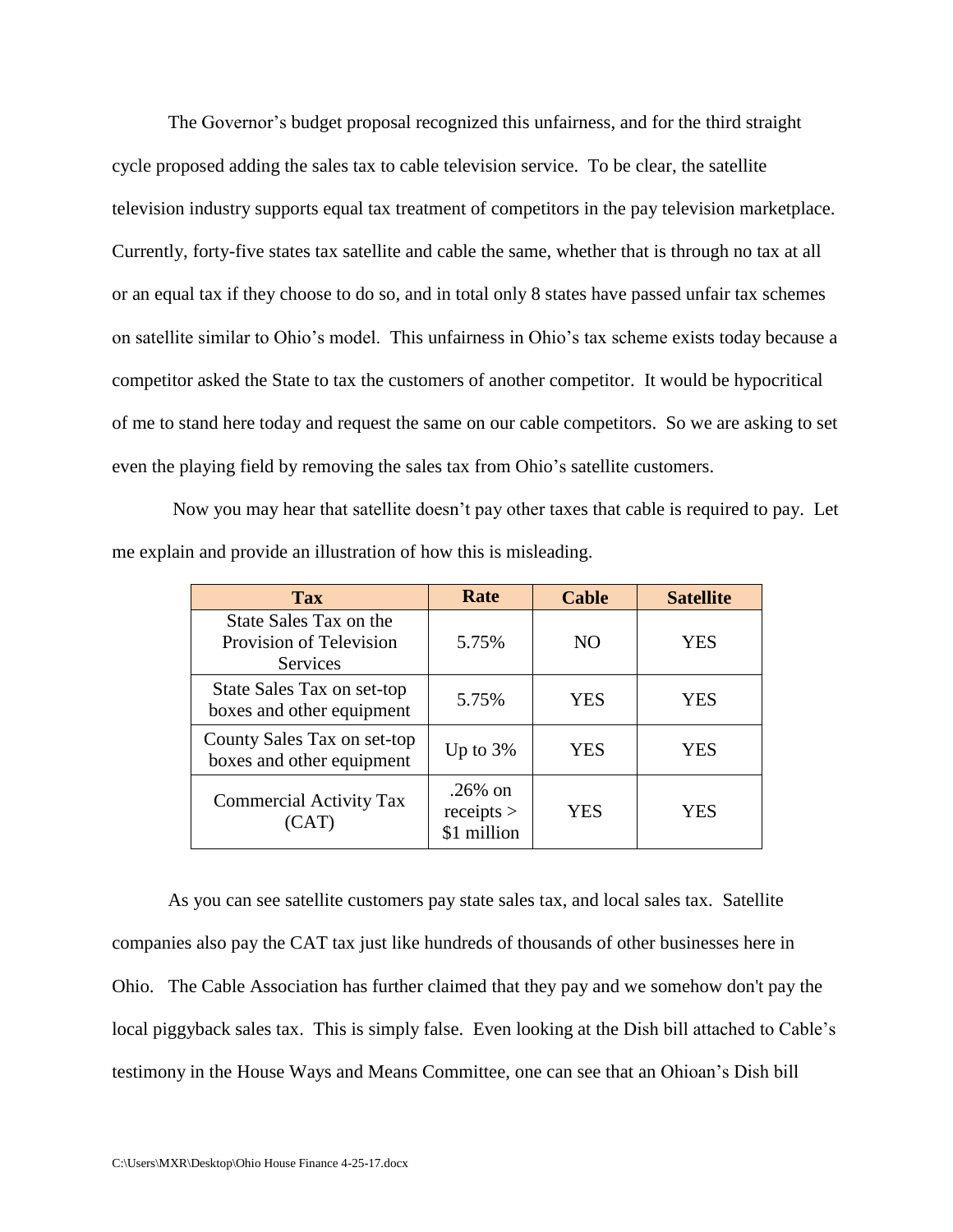includes a local sales tax applied for equipment. ALL pay television providers pay the local piggyback taxes on equipment. Moreover, although a local sales tax on satellite television service is preempted by federal law, Cable does not pay a local piggyback tax on its provision of television service either because localities can only apply the piggyback tax on something that the state assesses a sales tax on. Hence the name piggyback tax. The state doesn't assess a sales tax on cable television services so there is no local piggyback tax on them either.

Our cable competitors have and will continue to argue that the franchise fees that they pay to local governments for the right to use public rights of way, and then pass on to their customers, are equivalent to the state sales tax that satellite television customers pay. That is of course apples and oranges. Franchise fees are a cost of doing business under Cable's model of laying miles and miles of cable under the public rights of way. Satellite has its own costs of doing business related to launching and maintaining expensive satellites in space. However, we don't come to state legislatures asking that our cost of doing business in launching satellites be passed on to our cable competitors.

Similarly, we don't tax airline passengers because train operators have to pay to lay track across other people's property. So why does the state of Ohio tax satellite customers because cable has to pay rent to lay cable in the public rights of way? The cost of a train ticket reflects the cost to use a traveling method that requires the infrastructure to lay hundreds of miles of track. While the cost of an airline ticket reflects the costs for fuel and maintenance to fly a jet across different locations. Likewise a cable customer's bill reflects the cost to use a television service whose business methods require laying hundreds of miles of cable – i.e. the franchise fee. These franchise fee costs should not be showing up on a Dish customer's bill to cover cable's costs of business.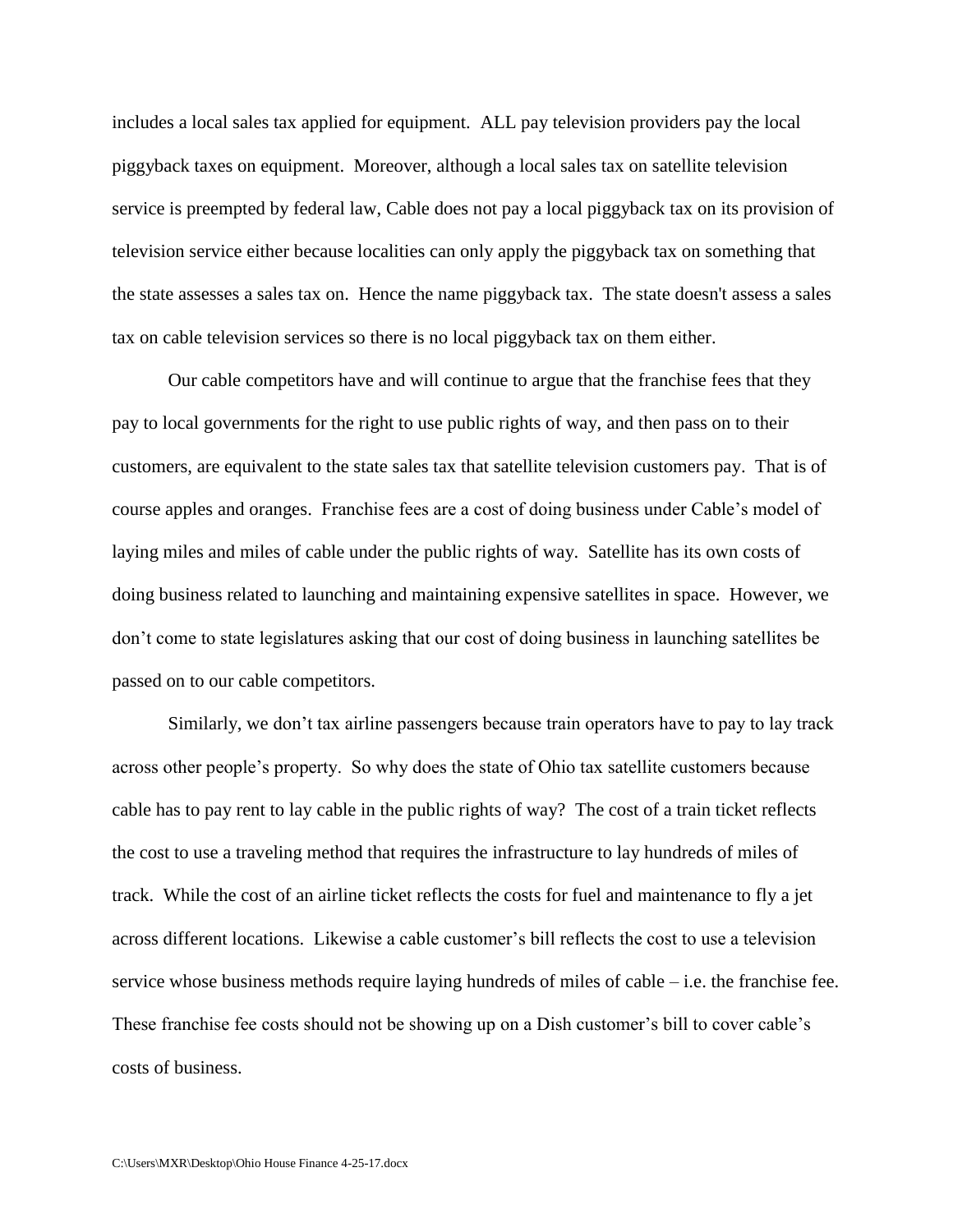Somehow this has gotten confused, because an Ohio satellite customer currently does pay a tax for their service simply because the cable companies have higher costs of doing business. This notion that franchise fees are really just a tax, and therefore equivalent to the sales tax on satellite ignores the basic facts of how the franchise works. A franchise fee is negotiated by the cable companies with the locality or the state for the right to place their equipment in the public rights of way, and operate their business. So while the federal government dictates that franchise fees are capped at 5%, cable companies can and have negotiated lower rates – as low as 2% in some areas. Now I don't know about you, but I sure wish I could negotiate my tax rate with the IRS. Of course I can't, because it is a tax. But if I were to enter into a contract with a county, to use county property for my business, I could and would negotiate the fee I pay for that contractual right.

And that is consistent with how cable companies talk about franchise fees outside of these halls. In court, they call them contractual rights and defend those rights vigorously. And in documents filed with the Securities and Exchange Commission they are called franchise rights, and the value of those rights are listed in their asset column in the billions of dollars. When franchise fees are properly understood as rent, and as a cable company's cost of doing business, there can be no justification for the unequal tax treatment of satellite customers versus cable customers.

But even pretending for just a second that we all agree on this unfair premise - that the State should artificially raise the costs of a service to a consumer because one provider has higher costs of doing business than another. Under that premise as laid out by Cable, the current tax treatment of satellite television is still unfair. The rate of franchise fees, capped at 5% but as low as 2%, does not equal the current state sales tax rate of 5.75%. This problem would be made